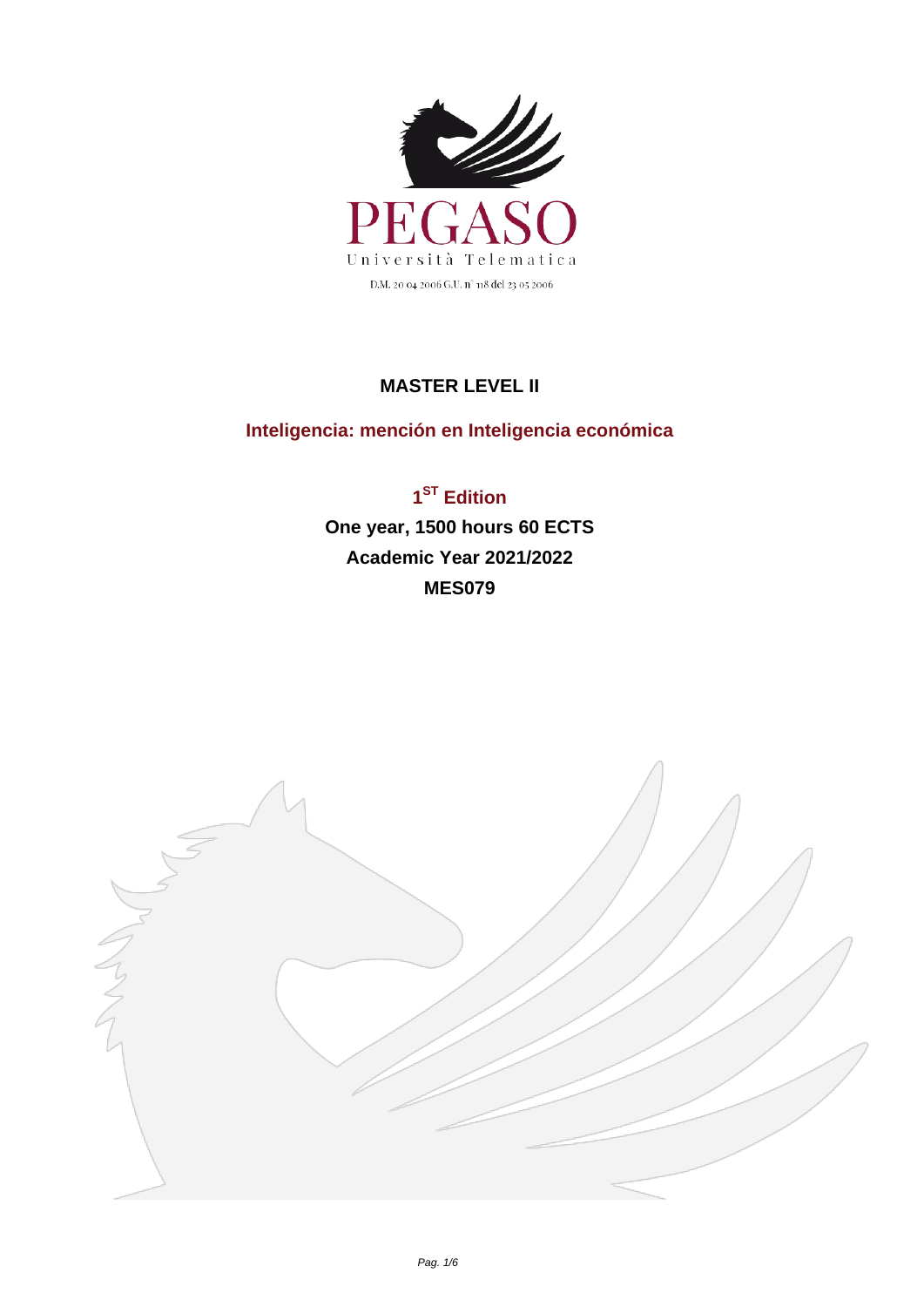

| Inteligencia: mención en Inteligencia económica                                                                                                                                                                                                                                                                                                                                                                                                                                                                                                                                                                                                                                                                                         |
|-----------------------------------------------------------------------------------------------------------------------------------------------------------------------------------------------------------------------------------------------------------------------------------------------------------------------------------------------------------------------------------------------------------------------------------------------------------------------------------------------------------------------------------------------------------------------------------------------------------------------------------------------------------------------------------------------------------------------------------------|
| $1ST$ Edition                                                                                                                                                                                                                                                                                                                                                                                                                                                                                                                                                                                                                                                                                                                           |
| <b>INTERNATIONAL</b>                                                                                                                                                                                                                                                                                                                                                                                                                                                                                                                                                                                                                                                                                                                    |
| <b>MASTER</b>                                                                                                                                                                                                                                                                                                                                                                                                                                                                                                                                                                                                                                                                                                                           |
| Level II                                                                                                                                                                                                                                                                                                                                                                                                                                                                                                                                                                                                                                                                                                                                |
| 2021/2022                                                                                                                                                                                                                                                                                                                                                                                                                                                                                                                                                                                                                                                                                                                               |
| One year, 1500 hours, 60 ECTS                                                                                                                                                                                                                                                                                                                                                                                                                                                                                                                                                                                                                                                                                                           |
| This Postgraduate Master Course in intelligence is oriented to how to use<br>intelligence in your professional performance from theoretical rigor and<br>conceptual clarity, yes, but with a practical approach on how to use this tool in<br>professional.<br>-Adjust the use of intelligence as a tool to the particularities and specific<br>situation of the student.<br>- Extrapolate the use and implementation of intelligence from different<br>structures.<br>- Offer rigorous training with sufficient projection to professionally qualify<br>students in the field of intelligence.<br>- Consolidate this field within the framework of other adjacent disciplines<br>(History, Law, international relations, psychology, ) |
|                                                                                                                                                                                                                                                                                                                                                                                                                                                                                                                                                                                                                                                                                                                                         |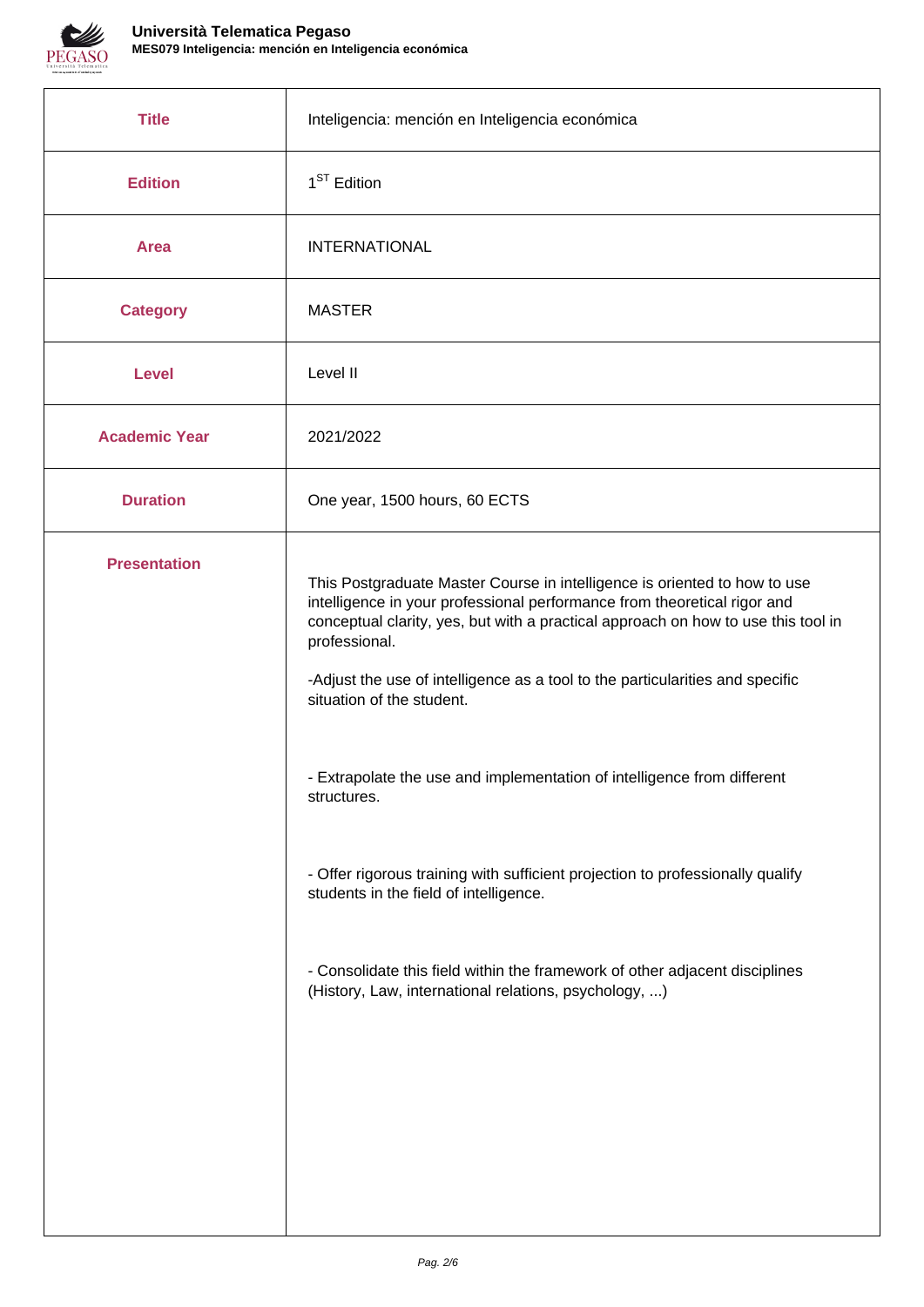

| <b>Objectives</b> | This Postgraduate Master Course in Intelligence has a practical vocation and is<br>aimed at professionals in the sector who want to improve their practices and<br>procedures or who are interested in applying different tools to reduce the<br>uncertainty inherent in decision-making processes in their sector or professional<br>performance.        |
|-------------------|-----------------------------------------------------------------------------------------------------------------------------------------------------------------------------------------------------------------------------------------------------------------------------------------------------------------------------------------------------------|
| <b>Tools</b>      |                                                                                                                                                                                                                                                                                                                                                           |
|                   | This Postgraduate Master Course will be delivered online through our didactic<br>platform available 24/7.                                                                                                                                                                                                                                                 |
|                   | The distance learning system shall provide assisted learning along a<br>predetermined educational path, with access to didactic materials specifically<br>developed, with a wide range of interactive individual and group activities,<br>supervised by tutors and experts in the field, able to interact with students and<br>to answer their enquiries. |
|                   | The study of the didactic materials, both digital (video lessons of the lecturers<br>with graphic animations) and on paper support (lecture notes and/or texts), is<br>conducted according to the time schedules and personal availability of the<br>student.                                                                                             |
|                   | Students may avail of video lessons for the study of theoretical knowledge, of<br>bibliographies and sitographies, in addition to notes and documents necessary<br>for the acquisition of practical skills.                                                                                                                                               |
|                   |                                                                                                                                                                                                                                                                                                                                                           |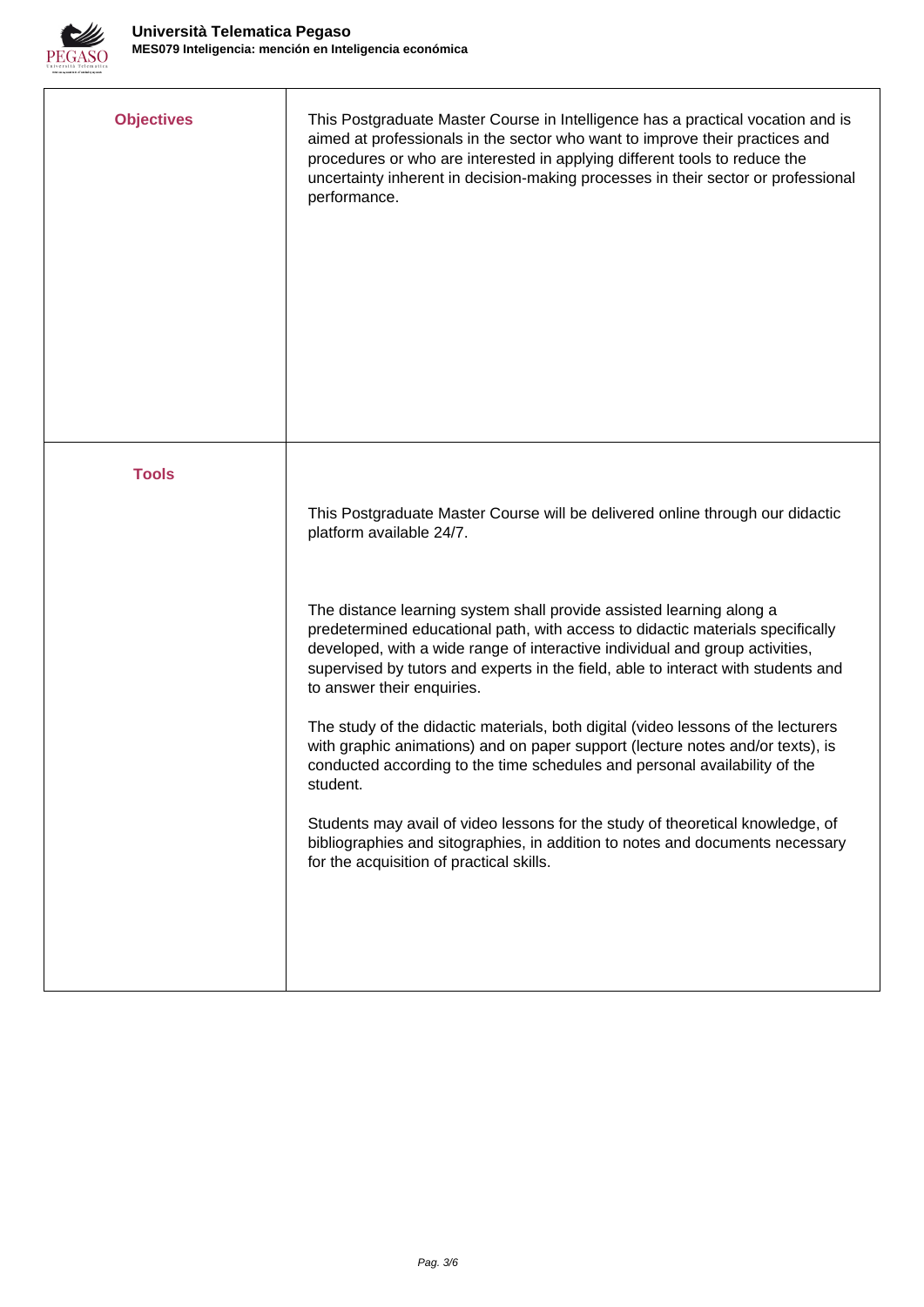

| <b>Contents</b>              | <b>Topics</b>                                                                                                                                                                                                                                                                                                                                                                                                                                                                     | <b>ECTS</b> |
|------------------------------|-----------------------------------------------------------------------------------------------------------------------------------------------------------------------------------------------------------------------------------------------------------------------------------------------------------------------------------------------------------------------------------------------------------------------------------------------------------------------------------|-------------|
|                              | Fundamentos de Inteligencia<br>$\mathbf{1}$                                                                                                                                                                                                                                                                                                                                                                                                                                       | 6           |
|                              | Evolución: Estructuras de Inteligencia<br>$\overline{2}$                                                                                                                                                                                                                                                                                                                                                                                                                          | 6           |
|                              | 3<br>Producción de inteligencias. Guías Profesionales Básicas                                                                                                                                                                                                                                                                                                                                                                                                                     | 6           |
|                              | Contrainteligencia<br>4                                                                                                                                                                                                                                                                                                                                                                                                                                                           | 6           |
|                              | Metodología de Investigación en Ciencias Sociales<br>5                                                                                                                                                                                                                                                                                                                                                                                                                            | 6           |
|                              | 6<br>Inteligencia, Psicología y Toma de decisiones                                                                                                                                                                                                                                                                                                                                                                                                                                | 6           |
|                              | Régimen Jurídico de la Inteligencia en España<br>7                                                                                                                                                                                                                                                                                                                                                                                                                                | 6           |
|                              | 8<br>Ciberinteligencia                                                                                                                                                                                                                                                                                                                                                                                                                                                            | 6           |
|                              | Inteligencia Económica y Empresarial<br>9                                                                                                                                                                                                                                                                                                                                                                                                                                         | 6           |
|                              | Trabajo Final de Master<br>10                                                                                                                                                                                                                                                                                                                                                                                                                                                     | 6           |
|                              | Total                                                                                                                                                                                                                                                                                                                                                                                                                                                                             | 60          |
| <b>Committments</b>          | Upon enrolment, the student will receive, at the e-mail address provided during<br>the enrolment process, the credentials to access the UniPegaso platform,<br>where they will be able to download the final certificate once the have<br>successfully passed the final examination.<br>Students are expected to:                                                                                                                                                                 |             |
|                              | • study the didactic material specifically arranged;<br>• participate in online activities;<br>• successfully meet the required learning outcomes of each module as stated in<br>course outline in order to pass the assignments;<br>• revise the assignments according to the lecturers' comments in an event of<br>the failure to meet one or more of the learning outcomes for each module;<br>• successfully pass the final dissertation defense real time via digital tools. |             |
| <b>Access Qualifications</b> | The following access qualifications are required:<br>• Master's degree corresponding to EQF level 7                                                                                                                                                                                                                                                                                                                                                                               |             |
| <b>Enrolment terms</b>       | <b>Enrolment always open</b>                                                                                                                                                                                                                                                                                                                                                                                                                                                      |             |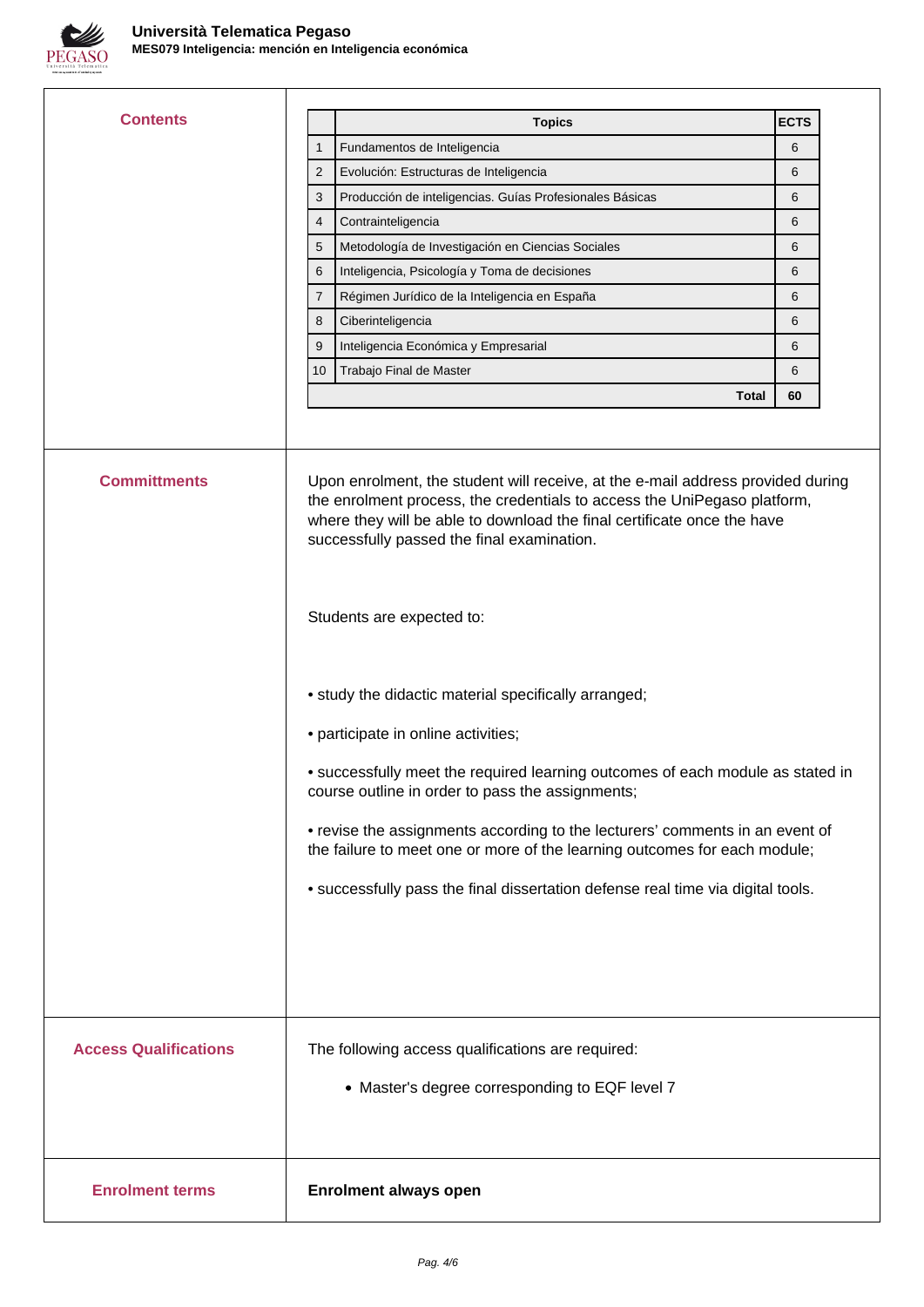

| <b>Terms and Conditions</b> | The administration department reserves the right to activate the Postgraduate<br>Course: https://docs.unipegaso.it/postlaurea/mancata_attivazione.pdf                                                                                                                                                                                                                                                                                                                                                                                                                                                                                                                                                                                                                                                                                                                                                                                                             |
|-----------------------------|-------------------------------------------------------------------------------------------------------------------------------------------------------------------------------------------------------------------------------------------------------------------------------------------------------------------------------------------------------------------------------------------------------------------------------------------------------------------------------------------------------------------------------------------------------------------------------------------------------------------------------------------------------------------------------------------------------------------------------------------------------------------------------------------------------------------------------------------------------------------------------------------------------------------------------------------------------------------|
|                             | By enrolling in this course, you accept and agree to abide by the following<br>Terms and Conditions of Use:<br>https://docs.unipegaso.it/postlaurea/cond_util_post.pdf                                                                                                                                                                                                                                                                                                                                                                                                                                                                                                                                                                                                                                                                                                                                                                                            |
| <b>Payment modalities</b>   | For information about enrolment fees and payment modalities,<br>please contact the following address: administracion@iniseg.es                                                                                                                                                                                                                                                                                                                                                                                                                                                                                                                                                                                                                                                                                                                                                                                                                                    |
| <b>Data Protection Act</b>  | DATA PROTECTION ACT IN COMPLIANCE WITH THE REGULATION (EU)<br>2016/679 OF THE EUROPEAN PARLIAMENT AND OF THE COUNCIL of 27<br><b>April 2016</b><br>We hereby inform you that your data is processed in compliance with the new<br>General Data Protection Regulation (EU Reg. 2016/679) by Università<br>Telematica Pegaso. On the website www.unipegaso.it you can find the<br>information regarding the procedures and methods of data processing.<br>At any time, in relation to your Data, you may exercise your rights under the<br>terms and conditions described in articles 7 and 15-22 of the Rules, by<br>contacting the Data Controller of Università Telematica Pegaso, Piazza Trieste<br>e Trento, 48 - 80132 Naples, by post or fax, indicating on the envelope or on the<br>sheet the wording " Privacy Policy", or sending an e-mail at:<br>privacy@unipegaso.it<br>You can find the Regulation on the website of Università Telematica Pegaso at |
|                             | the following link:<br>https://www.unipegaso.it/website/privacy                                                                                                                                                                                                                                                                                                                                                                                                                                                                                                                                                                                                                                                                                                                                                                                                                                                                                                   |
|                             | It is possible to consult the information on the UniversitA Telematica Pegaso<br>website, at the address: http://www.unipegaso.it/website/privacy                                                                                                                                                                                                                                                                                                                                                                                                                                                                                                                                                                                                                                                                                                                                                                                                                 |